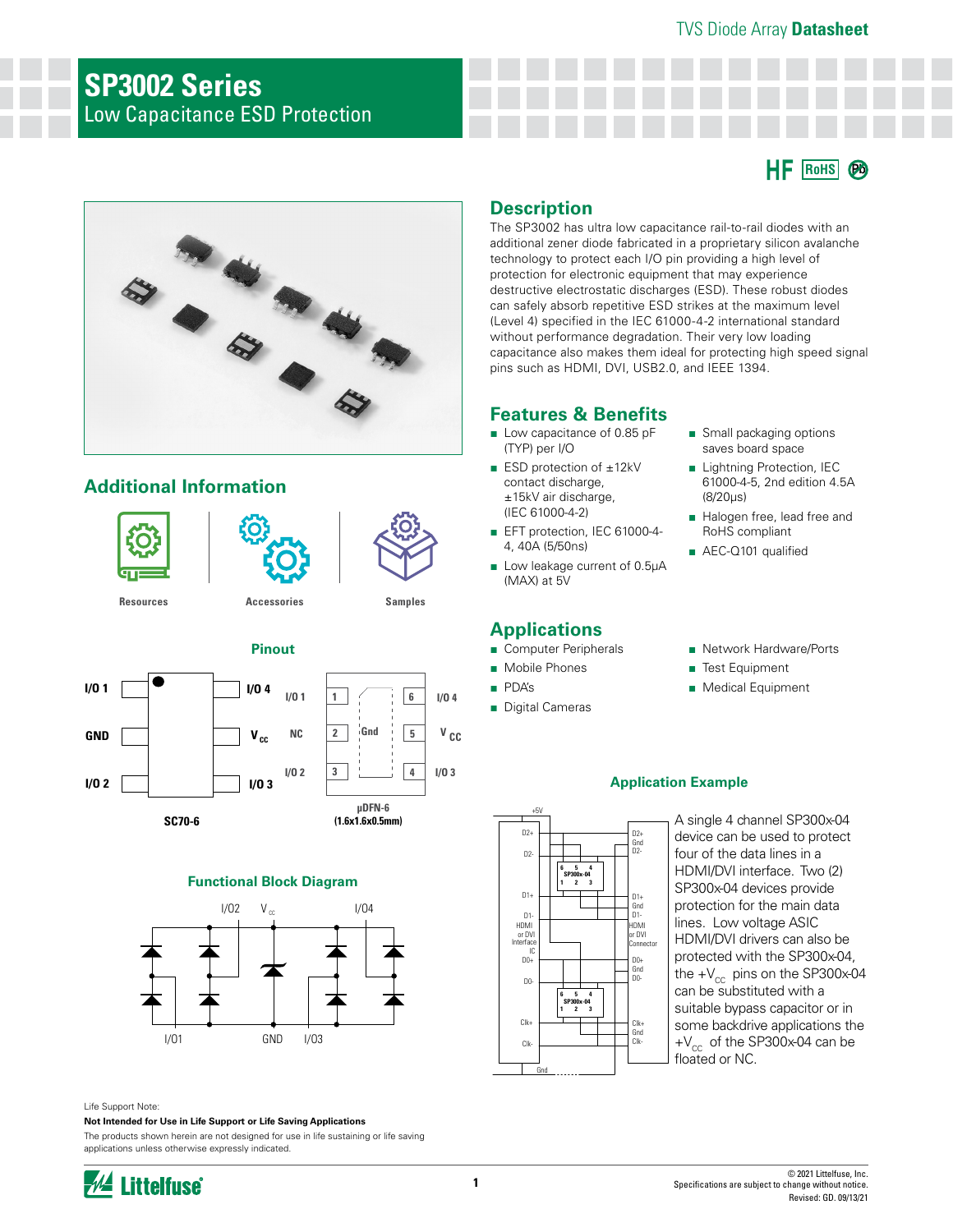#### **Absolute Maximum Ratings**

| Symbol      | <b>Parameter</b>                | Value        | <b>Units</b> |
|-------------|---------------------------------|--------------|--------------|
| 'PP         | Peak Current ( $t_{n}$ =8/20µs) | 4.5          |              |
| OP          | <b>Operating Temperature</b>    | $-40$ to 125 | $\circ$      |
| <b>STOR</b> | Storage Temperature             | $-55$ to 150 | $\circ$      |

**Caution:** Stresses above those listed in "Absolute Maximum Ratings" may cause permanent damage to the<br>device. This is a stress only rating and operation of the device at these or any other conditions above those indicated in the operational sections of this specification is not implied.

#### **Thermal Information**

| <b>Parameter</b>                            | Rating       | Units        |
|---------------------------------------------|--------------|--------------|
| Storage Temperature Range                   | $-55$ to 150 | $^{\circ}$ C |
| Maximum Junction Temperature                | 150          | $\circ$      |
| Maximum Lead Temperature (Soldering 20-40s) | 260          | $\circ$      |

#### **Electrical Characteristics** (T<sub>OP</sub>=25°C)

| <b>Parameter</b>                   | Symbol                      | <b>Test Conditions</b>                             | <b>Min</b> | <b>Typ</b> | <b>Max</b> | Units |
|------------------------------------|-----------------------------|----------------------------------------------------|------------|------------|------------|-------|
| Reverse Standoff Voltage           | $V_{RWM}$                   | $I_p \leq 1 \mu A$                                 |            |            | 6.0        | ٧     |
| Reverse Leakage Current            | I FAK                       | $V_e = 5V$                                         |            |            | 0.5        | uA    |
|                                    |                             | $I_{\text{pp}}$ =1A, t <sub>n</sub> =8/20µs, Fwd   |            | 9.5        | 11.0       | ٧     |
| Clamp Voltage <sup>1</sup>         | $V_c$                       | $I_{\text{pp}} = 2A$ , t <sub>n</sub> =8/20µs, Fwd |            | 10.6       | 13.0       | V     |
| ESD Withstand Voltage <sup>1</sup> | $\mathsf{V}_{\texttt{ESD}}$ | IEC61000-4-2 (Contact)                             | ±12        |            |            | kV    |
|                                    |                             | IEC61000-4-2 (Air)                                 | ±15        |            |            | kV    |
| Diode Capacitance <sup>1</sup>     | $C_{\text{V0-GND}}$         | Reverse Bias=0V                                    | 0.95       | 1.1        | 1.25       | pF    |
|                                    |                             | Reverse Bias=1.65V                                 | 0.7        | 0.85       | 1.0        | pF    |
| Diode Capacitance <sup>1</sup>     | $U_{1/0-1/0}$               | Reverse Bias=0V                                    |            | 0.5        |            | pF    |

**Note:** 1. Parameter is guaranteed by design and/or device characterization.



#### **Insertion Loss (S21) I/O to GND Capacitance vs. Bias Voltage**

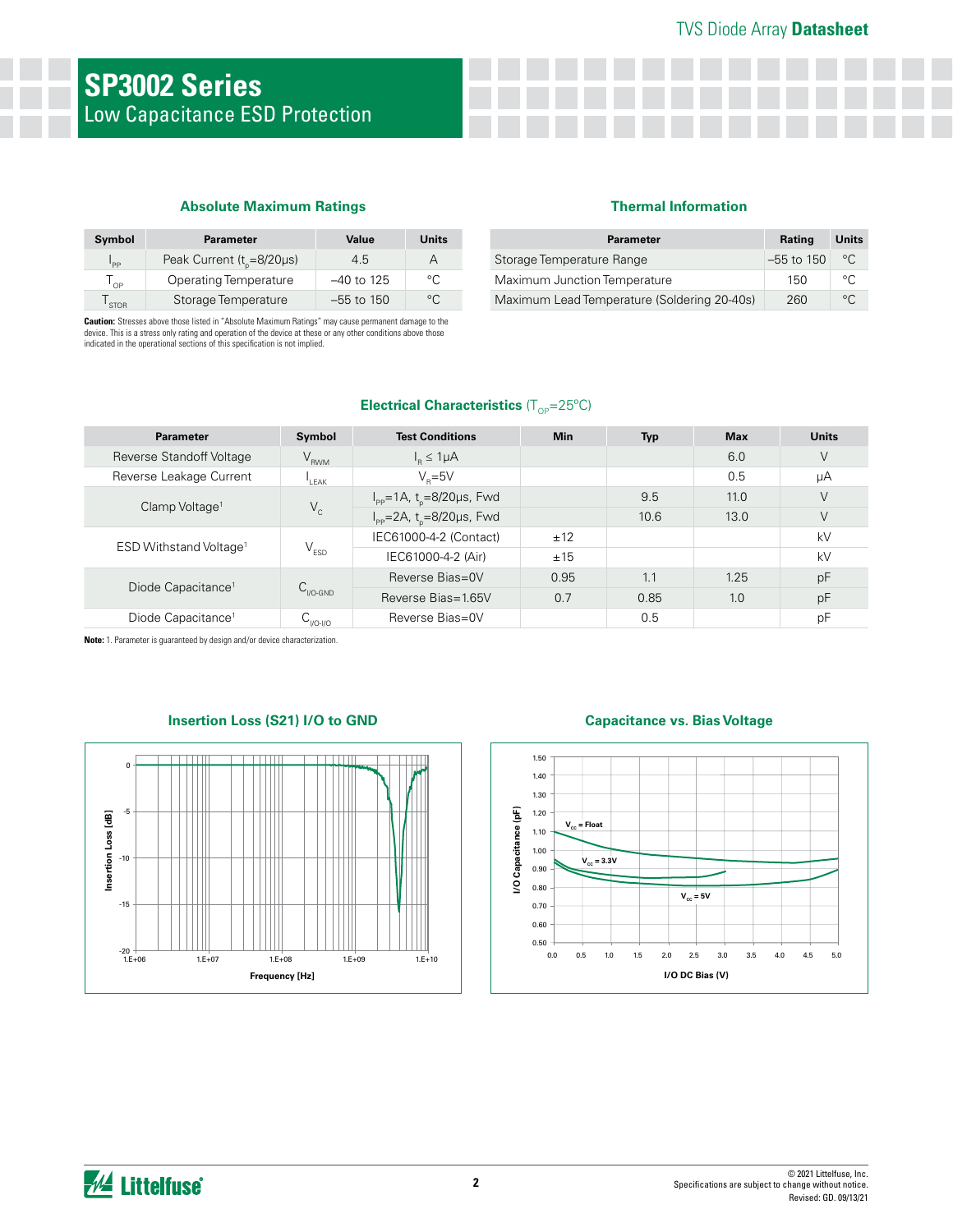#### **Capacitance vs. Frequency**



#### **Product Characteristics**

| <b>Lead Plating</b>        | SC70: Matte Tin<br>µDFN: Pre-Plated Frame                 |
|----------------------------|-----------------------------------------------------------|
| <b>Lead Material</b>       | Copper Alloy                                              |
| <b>Lead Coplanarity</b>    | 0.0004 inches (0.102mm)                                   |
| <b>Substitute Material</b> | Silicon                                                   |
| <b>Body Material</b>       | Molded Epoxy                                              |
| Flammability               | UL Recognized compound meeting<br>flammability rating V-0 |

#### **Soldering Parameters**

| <b>Reflow Condition</b>                         |                                                | Pb - Free assembly |
|-------------------------------------------------|------------------------------------------------|--------------------|
|                                                 | - Temperature Min (T <sub>s(min)</sub> )       | $150^{\circ}$ C    |
| <b>Pre Heat</b>                                 | - Temperature Max $(T_{s(max)})$               | $200^{\circ}$ C    |
|                                                 | - Time (min to max) $(t_2)$                    | $60 - 120$ secs    |
| peak                                            | Average ramp up rate (Liquidus) Temp (T) to    | 3°C/second max     |
|                                                 | $T_{S(max)}$ to $T_{L}$ - Ramp-up Rate         | 3°C/second max     |
| <b>Reflow</b>                                   | - Temperature (T <sub>1</sub> ) (Liquidus)     | $217^{\circ}$ C    |
|                                                 | - Temperature (t)                              | $60 - 150$ seconds |
| Peak Temperature (T <sub>n</sub> )              |                                                | 260+0/-5 °C        |
|                                                 | Time within 5°C of actual peak Temperature (t) | 30 seconds         |
| Ramp-down Rate                                  |                                                | 6°C/second max     |
| Time 25°C to peak Temperature (T <sub>a</sub> ) |                                                | 8 minutes Max.     |
| Do not exceed                                   |                                                | $260^{\circ}$ C    |

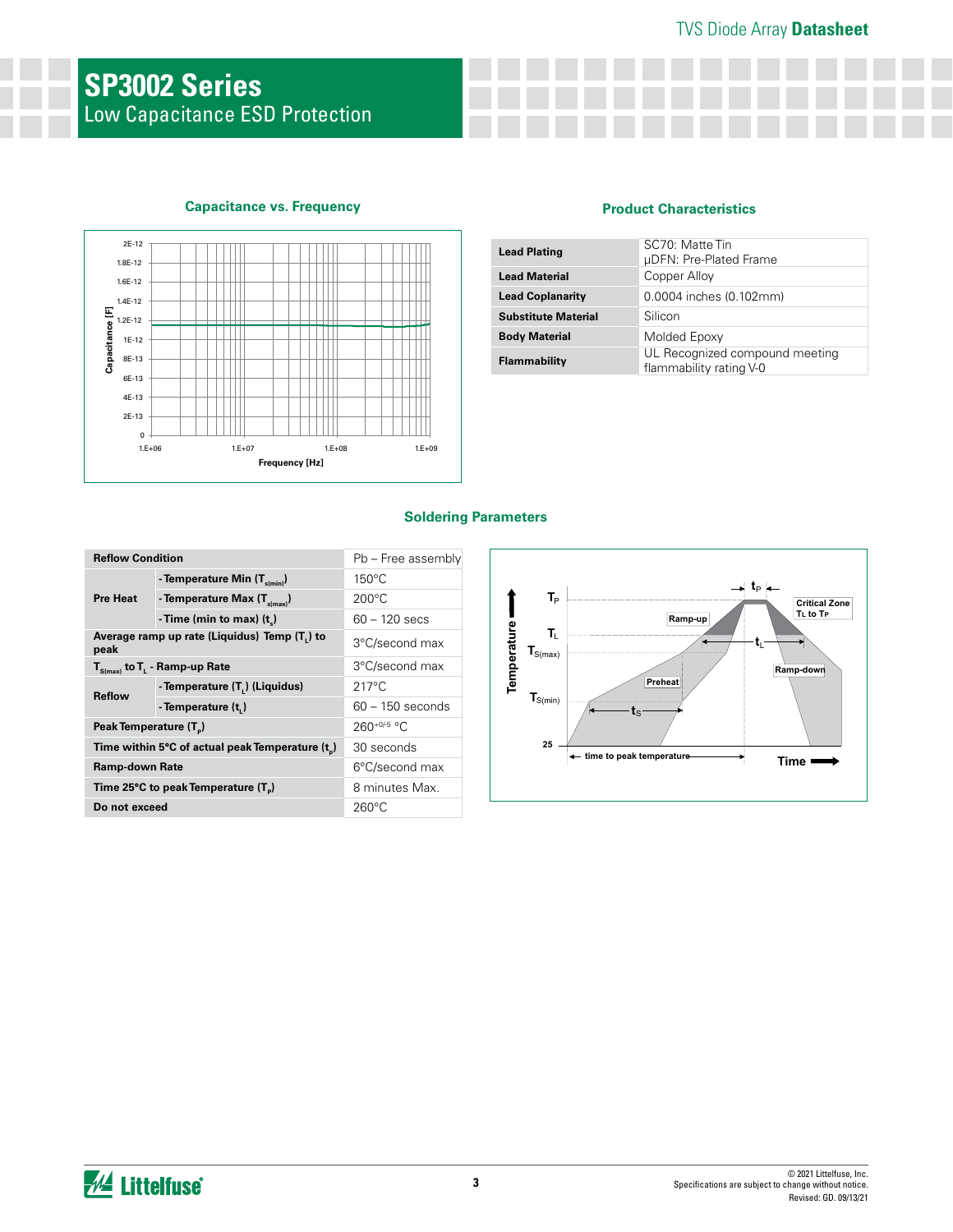# **SP3002 Series** Low Capacitance ESD Protection

#### **Package Dimensions — SC70-6**





| Package      | SC70-6       |                    |               |            |  |
|--------------|--------------|--------------------|---------------|------------|--|
| <b>Pins</b>  | 6            |                    |               |            |  |
| <b>JEDEC</b> | MO-203       |                    |               |            |  |
|              |              | <b>Millimeters</b> | <b>Inches</b> |            |  |
| Symbol       | Min          | <b>Max</b>         | Min           | <b>Max</b> |  |
| A            | 0.80         | 1.10               | 0.031         | 0.043      |  |
| Α1           | 0.00         | 0.10               | 0.000         | 0.004      |  |
| A2           | 0.70         | 1.00               | 0.028         | 0.039      |  |
| в            | 0.15         | 0.30               | 0.006         | 0.012      |  |
| C            | 0.08         | 0.25               | 0.003         | 0.010      |  |
| D            | 1.85         | 2.25               | 0.073         | 0.089      |  |
| Е            | 1.15         | 1.35               | 0.045         | 0.053      |  |
| e            |              | 0.65 BSC           |               | 0.026 BSC  |  |
| <b>HE</b>    | 2.00         | 2.40               | 0.079         | 0.094      |  |
|              | 0.26<br>0.46 |                    | 0.010         | 0.018      |  |

#### **Package Dimensions — μDFN-6 (1.6x1.6x0.5mm)**





# **℮** 250 250 250 250 250 525 250 250 525 450 Recommended Solder Pad Layout (Unit: um)

#### **Part Numbering System**



| Package        | µDFN-6 (1.6x1.6x0.5mm) |            |                |            |  |
|----------------|------------------------|------------|----------------|------------|--|
| <b>JEDEC</b>   | MO-229                 |            |                |            |  |
| Symbol         | <b>Millimeters</b>     |            | <b>Inches</b>  |            |  |
|                | Min                    | <b>Max</b> | Min            | <b>Max</b> |  |
| A              | 0.45                   | 0.55       | 0.018          | 0.022      |  |
| Α1             | 0.00                   | 0.05       | 0.000          | 0.002      |  |
| A <sub>3</sub> | 0.127 Ref              |            | 0.005 Ref      |            |  |
| h              | 0.20                   | 0.30       | 0.012<br>0.008 |            |  |
| D              | 1.50                   | 1.70       | 0.060          | 0.067      |  |
| D <sub>2</sub> | 1.05                   | 1.30       | 0.042          | 0.052      |  |
| Е              | 1.50                   | 1.70       | 0.060          | 0.067      |  |
| E <sub>2</sub> | 0.40                   | 0.65       | 0.016          | 0.026      |  |
| е              | 0.50 Ref               |            | $0.020$ Ref    |            |  |
|                | 0.25                   | 0.40       | 0.010          | 0.016      |  |

#### **Ordering Information**

| <b>Part Number</b> | Package                        | <b>Marking</b> | Min. Order Oty. |
|--------------------|--------------------------------|----------------|-----------------|
| SP3002-04JTG       | SC70-6                         | $F^*4$         | 3000            |
| SP3002-04UTG       | $\mu$ DFN-6<br>(1.6x1.6x0.5mm) | $F^*4$         | 3000            |

#### **Part Marking System**